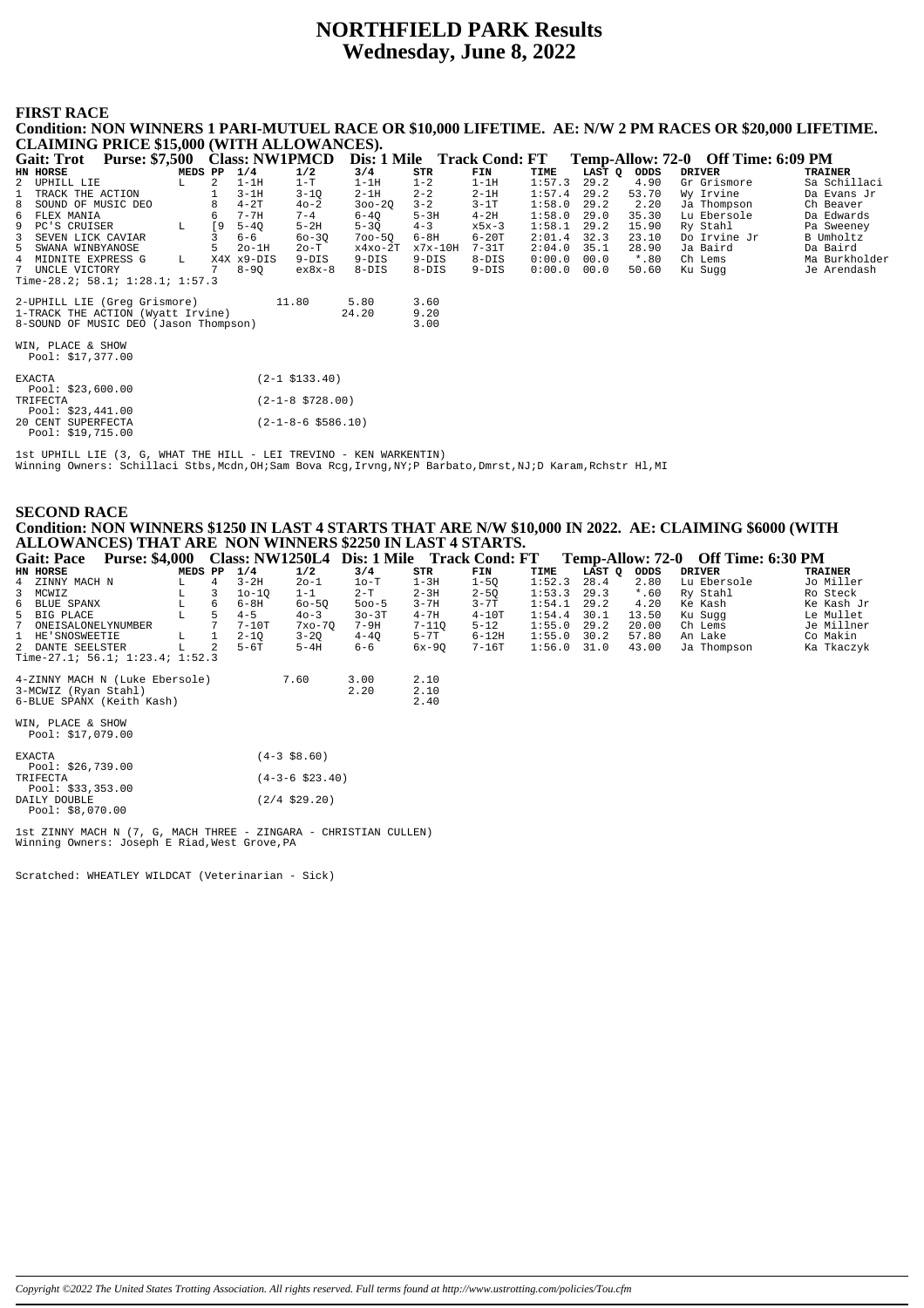#### **THIRD RACE Condition: NON WINNERS 2 PARI-MUTUEL RACES OR \$20,000 LIFETIME. AE: N/W 4 PM RACES OR \$30,000 LIFETIME. CLAIMING PRICE \$22,500 (WITH ALLOWANCES).**

| Gait: Trot Purse: \$8,800 Class: NW2PMCD |             |   |           |                              |            |          | Dis: 1 Mile Track Cond: FT |        |        |         | Temp-Allow: 72-0 Off Time: 6:56 PM |                |
|------------------------------------------|-------------|---|-----------|------------------------------|------------|----------|----------------------------|--------|--------|---------|------------------------------------|----------------|
| HN HORSE                                 | MEDS PP     |   | 1/4       | 1/2                          | 3/4        | STR      | FIN                        | TIME   | LAST Q | ODDS    | <b>DRIVER</b>                      | <b>TRAINER</b> |
| 1 A HANDSOME FACE                        |             |   | $2 - 10$  | $3 - 1H$                     | $2-1T$     | $2-T$    | $1 - NK$                   | 1:57.1 | 29.3   | 3.00    | Do Irvine Jr                       | Ro Weaver      |
| 5 HIT EM UP DUDE                         | L           | 5 | $1 - 10$  | $1 - 1Q$                     | $1-1T$     | $1-T$    | $3p2-NK$                   | 1:57.1 | 30.0   | 5.00    | Gr Grismore                        | He Hagerman    |
| DEALIN MAGIC<br>$7^{\circ}$              | $\mathbb L$ |   | $7 - 8$   | $7o-5H$                      | $400 - 3H$ | $3-1T$   | $4p3-NK$                   | 1:57.1 | 29.2   | 2.50    | Lu Ebersole                        | Co Kreiser     |
| 8 PHINEAS                                |             |   | $8-10H$   | $8-6H$                       | $8 - 7$    | $5-5T$   | $5p4-5Q$                   | 1:58.1 | 29.3   | 66.70   | Je Conger                          | Je Conger      |
| 3 SUPER SPIRIT                           |             |   | $5-4T$    | $50 - 3$                     | $i60-5$    | $8 - 8$  | $6p5-7H$                   | 1:58.3 | 30.2   | 51.30   | Ja Thompson                        | An Russell     |
| 2 ARABELLA'S GLIDER                      |             |   | $4 - 2T$  | $4$ ip-3                     | $i5-4T$    | $4-1T$   | $2p6-NK$                   | 1:57.1 | 29.0   | 62.60   | Al Miller                          | Al Miller      |
| 4 HE TRICKED ME                          |             |   | $6 - 6H$  | $60 - 40$                    | $700 - 6$  | $7 - 7T$ | $7 - 7$ T                  | 1:58.4 | 30.2   | $*2.40$ | Ch Lems                            | J Miller       |
| 6 COUNT JOGGING                          |             | 6 | $30 - 20$ | $20 - 1Q$                    | $3o-2H$    | $6 - 7T$ | $8-11H$                    | 1:59.2 | 31.4   | 12.00   | Ku Sugg                            | Mi Wollam      |
| 9 SPIRIT RIDGE                           |             |   | X[9X9-30H | $9 - 28H$                    | $9 - 25$   | $9 - 24$ | $9 - 23$                   | 2:01.4 | 29.3   | 8.60    | Ry Stahl                           | Jo Wengerd     |
| Time-28.1; 57.4; 1:27.1; 1:57.1          |             |   |           |                              |            |          |                            |        |        |         |                                    |                |
| 1-A HANDSOME FACE (Donald Irvine Jr)     |             |   |           | 8.00                         | 3.80       | 2.80     |                            |        |        |         |                                    |                |
| 5-HIT EM UP DUDE (Greq Grismore)         |             |   |           |                              | 5.40       | 3.20     |                            |        |        |         |                                    |                |
| 7-DEALIN MAGIC (Luke Ebersole)           |             |   |           |                              |            | 2.80     |                            |        |        |         |                                    |                |
|                                          |             |   |           |                              |            |          |                            |        |        |         |                                    |                |
| WIN, PLACE & SHOW                        |             |   |           |                              |            |          |                            |        |        |         |                                    |                |
| Pool: \$21,061.00                        |             |   |           |                              |            |          |                            |        |        |         |                                    |                |
| <b>EXACTA</b>                            |             |   |           | $(1 - 5 \; $38.60)$          |            |          |                            |        |        |         |                                    |                |
| Pool: \$31,686.00                        |             |   |           |                              |            |          |                            |        |        |         |                                    |                |
| TRIFECTA                                 |             |   |           | $(1-5-7 \; $155.80)$         |            |          |                            |        |        |         |                                    |                |
| Pool: $$28,122.00$                       |             |   |           |                              |            |          |                            |        |        |         |                                    |                |
| 20 CENT SUPERFECTA                       |             |   |           | $(1-5-7-8 \text{ } $174.72)$ |            |          |                            |        |        |         |                                    |                |
| Pool: \$21,095.00                        |             |   |           |                              |            |          |                            |        |        |         |                                    |                |

1st A HANDSOME FACE (3, G, DEJARMBRO - ALLIOMI - MUSCLE MASSIVE) Winning Owners: Rosy E Weaver,Beach City,OH;Heartland Acres,Walhonding,OH

#### **FOURTH RACE**

# **Condition: NON WINNERS \$2250 IN LAST 4 STARTS THAT ARE N/W \$20,000 IN 2022.**

| <b>Gait: Pace</b>    | <b>Purse: \$5,000</b>           |         |   |           |         | Class: NW2250L4 Dis: 1 Mile |           | <b>Track Cond: FT</b> |        | Temp-Allow: 72-0 |         | <b>Off Time: 7:26 PM</b> |                |
|----------------------|---------------------------------|---------|---|-----------|---------|-----------------------------|-----------|-----------------------|--------|------------------|---------|--------------------------|----------------|
| HN HORSE             |                                 | MEDS PP |   | 1/4       | 1/2     | 3/4                         | STR       | FIN                   | TIME   | LAST O           | ODDS    | DRIVER                   | <b>TRAINER</b> |
| 5 FRANKY'S BEACH BOY |                                 |         |   | $3 - 40$  | $4 - 3$ | $3o-1H$                     | $3-T$     | $1 - 10$              | 1:53.2 | 29.1             | $*1.50$ | Lu Ebersole              | Ka Tkaczyk     |
| 1 ARTHUR PENDRAGON   |                                 | L.      |   | $2 - 2H$  | $2-1T$  | $4-2H$                      | $4-1T$    | $2 - 10$              | 1:53.3 | 29.1             | 11.00   | Ku Suqq                  | C Loney        |
| 6 NORTHERN SPY       |                                 |         | 6 | $6 - 11$  | $50-6H$ | $50 - 30$                   | $5 - 2$   | $3 - 10$              | 1:53.3 | 29.0             | 5.20    | Hu Myers                 | Mi Myers       |
| 4 SMILING TERROR     |                                 |         |   | $5-9H$    | $30-1T$ | $10-T$                      | 1-0       | $4-1H$                | 1:53.3 | 29.3             | 2.20    | Ja Baird                 | To Vosick      |
| 2 AIM FOR GLORY      |                                 |         |   | $1-2H$    | $1-1T$  | $2-T$                       | $2 - 0$   | $5 - 20$              | 1:53.4 | 29.3             | 3.40    | Ja Thompson              | Ca Hollar      |
| 8 ARDEEN             |                                 |         |   | $7 - 12H$ | $70-7T$ | $6 - 60$                    | $6-4H$    | $6-8T$                | 1:55.1 | 30.0             | 54.80   | Ch Lems                  | B Umholtz      |
| 3 COUSIN LOUIE       |                                 |         |   | $4 - 80$  | $6 - 7$ | $7 - 140$                   | $7 - 14H$ | $7 - 43H$             | 2:02.0 | 35.1             | 32.90   | Gr Grismore              | Le Davenport   |
|                      | Time-27.2; 56.1; 1:24.0; 1:53.2 |         |   |           |         |                             |           |                       |        |                  |         |                          |                |

| 5-FRANKY'S BEACH BOY (Luke Ebersole)<br>1-ARTHUR PENDRAGON (Kurt Sugg)<br>6-NORTHERN SPY (Hunter Myers) | 5.00 | 3.40<br>7.00 | 2.40<br>5.00<br>3.00 |
|---------------------------------------------------------------------------------------------------------|------|--------------|----------------------|
| WIN, PLACE & SHOW<br>Pool: \$16,206.00                                                                  |      |              |                      |

| <b>EXACTA</b>       | $(5-1$ \$27.60)                   |
|---------------------|-----------------------------------|
| Pool: $$25.171.00$  |                                   |
| TRIFECTA            | $(5 - 1 - 6 \text{ } $127.80)$    |
| Pool: \$20,139.00   |                                   |
| 20 CENT SUPERFECTA  | $(5 - 1 - 6 - 4 \text{ } $34.90)$ |
| Pool: $$16, 225.00$ |                                   |

1st FRANKY'S BEACH BOY (8, G, SOMEBEACHSOMEWHERE - COUNTRYVIEW MISS - CAMLUCK) Winning Owners: Edward J Mason,Monroe,MI

Scratched: SUMMER TRAVEL (Veterinarian - Sick)

#### **FIFTH RACE**

| Condition: NON WINNERS 7 PARI-MUTUEL RACES OR \$40,000 LIFETIME. CLAIMING PRICE \$30,000 (WITH |         |           |           |                            |            |                                                                                 |                                              |        |        |         |                                    |                |
|------------------------------------------------------------------------------------------------|---------|-----------|-----------|----------------------------|------------|---------------------------------------------------------------------------------|----------------------------------------------|--------|--------|---------|------------------------------------|----------------|
| <b>ALLOWANCES).</b>                                                                            |         |           |           |                            |            |                                                                                 |                                              |        |        |         |                                    |                |
| <b>Purse: \$9,800</b><br><b>Gait: Trot</b>                                                     |         |           |           |                            |            |                                                                                 | Class: 30000CLNW7 Dis: 1 Mile Track Cond: FT |        |        |         | Temp-Allow: 72-0 Off Time: 7:50 PM |                |
| HN HORSE                                                                                       | MEDS PP |           | 1/4       | 1/2                        | 3/4        | STR                                                                             | FIN                                          | TIME   | LAST Q | ODDS    | <b>DRIVER</b>                      | <b>TRAINER</b> |
| 2 WORTHY OF HONOR                                                                              | L.      | 2         | $1-1H$    | $1-1T$                     | $1-HD$     | $1 - 1H$                                                                        | $1-1H$                                       | 1:56.1 | 29.4   | $*$ .50 | Aa Merriman                        | Sc Betts       |
| LIZBETH                                                                                        |         |           | $2 - 1H$  | $2-1T$                     | $3 - 2$    | $3 - 1H$                                                                        | $2 - 1H$                                     | 1:56.2 | 29.3   | 27.80   | Do Irvine Jr                       | Cr Hershberger |
| 5<br><b>BACARDI</b>                                                                            | L.      |           | $3 - 3$   | $30-2T$                    | $2o-HD$    | $2 - 1H$                                                                        | $3 - 2Q$                                     | 1:56.3 | 30.1   | 1.70    | Ch Lems                            | Sa Schillaci   |
| $\overline{\mathbf{3}}$<br>BENS BUCKEYE                                                        |         |           | $4 - 40$  | $4 - 4T$                   | $5-3T$     | $5 - 3$                                                                         | $4 - 2H$                                     | 1:56.3 | 29.2   | 27.50   | Gr Grismore                        | Ro Eidens      |
| 9<br>BEST TIME HANOVER                                                                         | L       | <b>19</b> | $6 - 70$  | $50 - 5$                   | $40 - 3$   | $4 - 3$                                                                         | $5-2T$                                       | 1:56.4 | 29.4   | 17.50   | Ry Stahl                           | Jo Oliverio    |
| 6 LOUS FLASHY DANCER                                                                           | L       | 6         | $7 - 8H$  | $70 - 70$                  | $7 - 7$ T  | $7 - 6T$                                                                        | $6 - 5$                                      | 1:57.1 | 29.1   | 58.80   | Ku Suqq                            | Ed Miller      |
| 8<br>MANSIONONTHEHILL                                                                          |         |           | $5 - 6$   | $6-6T$                     | $6-5T$     | $6 - 5$                                                                         | $7 - 5$                                      | 1:57.1 | 29.3   | 64.00   | Ja Thompson                        | He Beachy      |
| $4\overline{ }$<br>WISHFUL MAR                                                                 |         | X4        | $9 - 110$ | $90-9H$                    | $800 - 80$ | $8 - 70$                                                                        | $8-5H$                                       | 1:57.1 | 29.1   | 17.80   | Lu Ebersole                        | Je Millner     |
| 7 PICK UP THE TAB                                                                              | L       |           | $8 - 10$  | $8 - 9$                    | $9 - 100$  | $9 - 120$                                                                       | $9 - 22H$                                    | 2:00.3 | 32.1   | 66.10   | Hu Myers                           | Ma Chupp       |
| Time-28.0; 58.1; $1:26.2;$ $1:56.1$                                                            |         |           |           |                            |            |                                                                                 |                                              |        |        |         |                                    |                |
| 2-WORTHY OF HONOR (Aaron Merriman)                                                             |         |           |           | 3.00                       | 2.40       | 2.10                                                                            |                                              |        |        |         |                                    |                |
| 1-LIZBETH (Donald Irvine Jr)                                                                   |         |           |           |                            | 10.80      | 5.40                                                                            |                                              |        |        |         |                                    |                |
| 5-BACARDI (Christopher Lems)                                                                   |         |           |           |                            |            | 2.10                                                                            |                                              |        |        |         |                                    |                |
| WIN, PLACE & SHOW                                                                              |         |           |           |                            |            |                                                                                 |                                              |        |        |         |                                    |                |
| Pool: \$15,723.00                                                                              |         |           |           |                            |            |                                                                                 |                                              |        |        |         |                                    |                |
|                                                                                                |         |           |           |                            |            |                                                                                 |                                              |        |        |         |                                    |                |
| <b>EXACTA</b><br>Pool: \$32,321.00                                                             |         |           |           | $(2-1$ \$40.80)            |            |                                                                                 |                                              |        |        |         |                                    |                |
| TRIFECTA                                                                                       |         |           |           | $(2 - 1 - 5 \cdot $75.40)$ |            |                                                                                 |                                              |        |        |         |                                    |                |
| Pool: $$30,088.00$                                                                             |         |           |           |                            |            |                                                                                 |                                              |        |        |         |                                    |                |
| 20 CENT SUPERFECTA                                                                             |         |           |           | $(2-1-5-3$ \$34.62)        |            |                                                                                 |                                              |        |        |         |                                    |                |
| Pool: $$24,405.00$                                                                             |         |           |           |                            |            |                                                                                 |                                              |        |        |         |                                    |                |
| PICK FOUR                                                                                      |         |           |           |                            |            | $(4/1/5, 7/2 \text{ } 51 \text{ } (4 \text{ } 0F \text{ } 4) \text{ } $111.50)$ |                                              |        |        |         |                                    |                |
| Pool: \$15,122.00                                                                              |         |           |           |                            |            |                                                                                 |                                              |        |        |         |                                    |                |

1st WORTHY OF HONOR (5, G, CANTAB HALL - HONORABLE DAUGHTER - MALABAR MAN) Winning Owners: Carver Racing LLC,Dallas,PA;William T Mullin,Plains,PA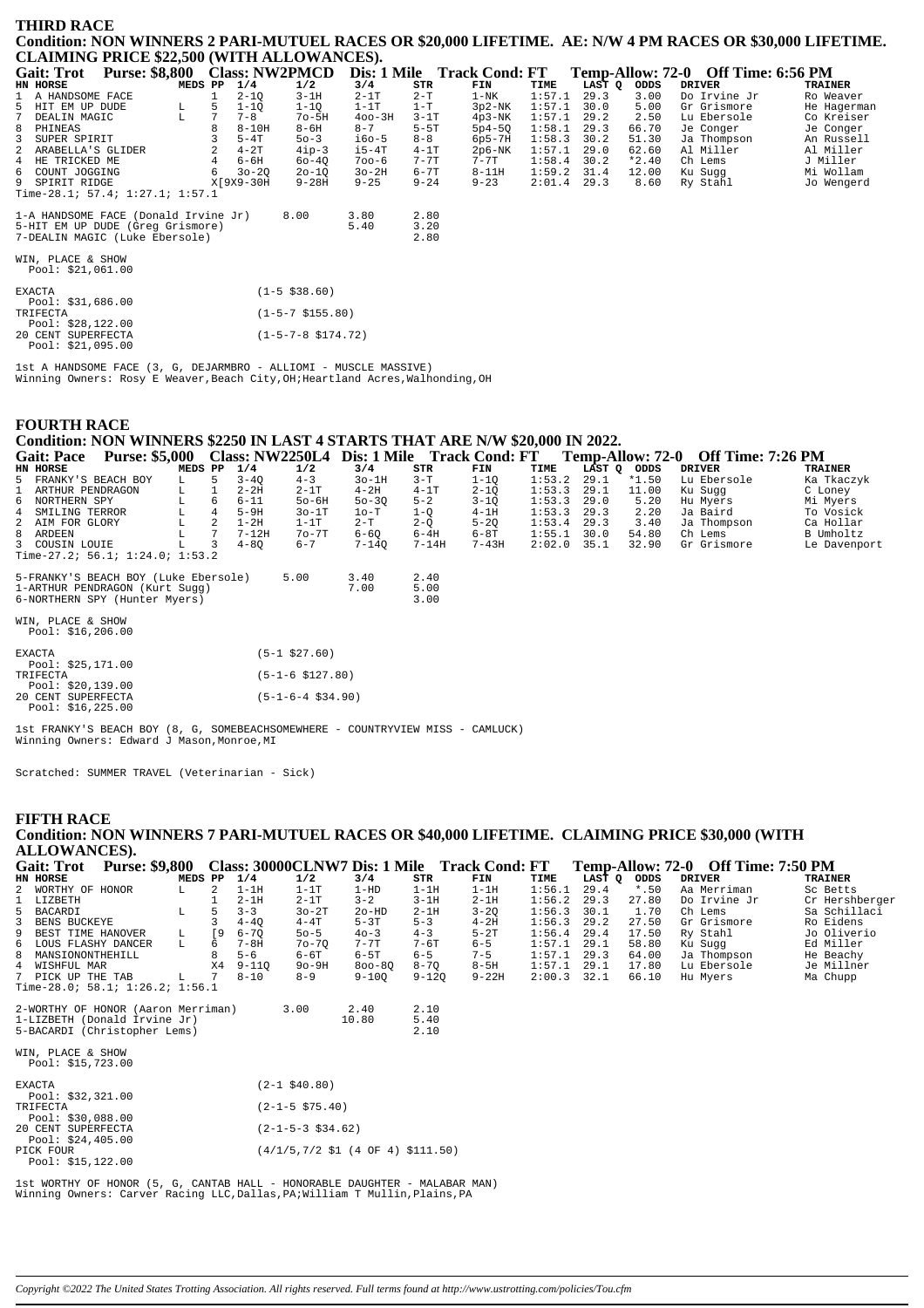| <b>SIXTH RACE</b>                      |         |   |           |                   |                                                           |          |           |        |        |         |                                                                                                   |                 |
|----------------------------------------|---------|---|-----------|-------------------|-----------------------------------------------------------|----------|-----------|--------|--------|---------|---------------------------------------------------------------------------------------------------|-----------------|
|                                        |         |   |           |                   |                                                           |          |           |        |        |         | Condition: NON WINNERS \$3500 IN LAST 4 STARTS. AE: N/W 4 PARI-MUTUEL RACES. AE: N/W \$1 IN 2022. |                 |
| <b>Gait: Trot</b>                      |         |   |           |                   | Purse: \$7,000 Class: NW3500L4 Dis: 1 Mile Track Cond: FT |          |           |        |        |         | Temp-Allow: 72-0 Off Time: 8:12 PM                                                                |                 |
| HN HORSE                               | MEDS PP |   | 1/4       | 1/2               | 3/4                                                       | STR      | FIN       | TIME   | LĀST Q | ODDS    | <b>DRIVER</b>                                                                                     | <b>TRAINER</b>  |
| 6 WINNERUP                             | L       | 6 | $1-1T$    | $1-2H$            | $1 - 20$                                                  | $1 - 3$  | $1 - 20$  | 1:54.3 | 29.3   | $*$ .90 | Ch Lems                                                                                           | He Hagerman     |
| 2 STORMONT PARK                        | L       |   | $2 - 1T$  | $2 - 2H$          | $2 - 2Q$                                                  | $2 - 3$  | $2 - 20$  | 1:55.0 | 29.3   | 4.20    | Aa Merriman                                                                                       | Me O'Donnell    |
| $\mathbf{1}$<br>ALAN                   | L       |   | $3 - 40$  | $3 - 4H$          | $4 - 3T$                                                  | $3 - 4T$ | $3 - 3$   | 1:55.1 | 29.2   | 28.00   | Cr Hershberger                                                                                    | Cr Hershberger  |
| 8<br>CHERRY PEEP                       | L       | 8 | $6-9H$    | $6-9H$            | $6 - 60$                                                  | $6 - 70$ | $4 - 60$  | 1:55.4 | 29.3   | 2.60    | Ry Stahl                                                                                          | An Rickert      |
| TC'S HAPPY TIMES                       | L       | 3 | $4 - 6H$  | $40 - 5H$         | $30 - 30$                                                 | $4 - 4T$ | $5-6T$    | 1:56.0 | 30.2   | 8.50    | Ja Thompson                                                                                       | Ja Weller       |
| $7^{\circ}$<br>GO GO GEORGE            | г       |   | $8 - 14H$ | $8 - 14$          | $8-10T$                                                   | $7 - 9$  | $6 - 8Q$  | 1:56.1 | 29.0   | 97.70   | Do Irvine Jr                                                                                      | Ro Krenitsky Jr |
| WILBERFORCE<br>5                       |         |   | $5 - 8$   | $50-7T$           | $50 - 5H$                                                 | $5 - 70$ | $7 - 9$   | 1:56.2 | 30.2   | 14.00   | Ch Myers                                                                                          | Kr Rickert      |
| 4 KAACHING KAACHING                    |         |   | $7 - 12$  | $7-11H$           | x7xbe-7T x8x-DIS                                          |          | $x8x-43H$ | 2:03.1 | 36.3   | 34.70   | Hu Myers                                                                                          | J Miller        |
| Time-27.4; 56.1; 1:25.0; 1:54.3        |         |   |           |                   |                                                           |          |           |        |        |         |                                                                                                   |                 |
| 6-WINNERUP (Christopher Lems)          |         |   |           | 3.80              | 2.60                                                      | 2.60     |           |        |        |         |                                                                                                   |                 |
| 2-STORMONT PARK (Aaron Merriman)       |         |   |           |                   | 3.00                                                      | 3.00     |           |        |        |         |                                                                                                   |                 |
| 1-ALAN (Crist Hershberger)             |         |   |           |                   |                                                           | 5.80     |           |        |        |         |                                                                                                   |                 |
|                                        |         |   |           |                   |                                                           |          |           |        |        |         |                                                                                                   |                 |
| WIN, PLACE & SHOW<br>Pool: \$14,539.00 |         |   |           |                   |                                                           |          |           |        |        |         |                                                                                                   |                 |
|                                        |         |   |           |                   |                                                           |          |           |        |        |         |                                                                                                   |                 |
| <b>EXACTA</b>                          |         |   |           | $(6-2 \; $11.00)$ |                                                           |          |           |        |        |         |                                                                                                   |                 |
| Pool: \$20,513.00                      |         |   |           |                   |                                                           |          |           |        |        |         |                                                                                                   |                 |
| TRIFECTA                               |         |   |           | $(6-2-1$ \$72.20) |                                                           |          |           |        |        |         |                                                                                                   |                 |
| Pool: \$27,917.00                      |         |   |           |                   |                                                           |          |           |        |        |         |                                                                                                   |                 |
| PICK THREE                             |         |   |           |                   | $(5,7/2/6$ \$1 (3 OF 3) \$10.90)                          |          |           |        |        |         |                                                                                                   |                 |
| Pool: \$6,676.00                       |         |   |           |                   |                                                           |          |           |        |        |         |                                                                                                   |                 |
|                                        |         |   |           |                   |                                                           |          |           |        |        |         |                                                                                                   |                 |

1st WINNERUP (6, H, CREDIT WINNER - UP FRONT HOTSEY - SJ'S CAVIAR) Winning Owners: Top Shelf Stable,Brewster,OH;Terrence D Smith,Lancaster,TX;Dm Equine LLC,Millersburg,OH

## **SEVENTH RACE Condition: FILLIES & MARES NON WINNERS 1 PARI-MUTUEL RACE OR \$10,000 LIFETIME. AE: N/W 2 PM RACES OR \$20,000 LIFETIME. CLAIMING PRICE \$15,000 (WITH ALLOWANCES).**

| <b>Gait: Pace</b>                   | <b>Purse: \$7,500</b> |         |     |           |          | Class: FMNW1PMCD Dis: 1 Mile |          | <b>Track Cond: SY</b> |        |        | Temp-Allow: 67-1 | <b>Off Time: 8:32 PM</b> |                |
|-------------------------------------|-----------------------|---------|-----|-----------|----------|------------------------------|----------|-----------------------|--------|--------|------------------|--------------------------|----------------|
| HN HORSE                            |                       | MEDS PP |     | 1/4       | 1/2      | 3/4                          | STR      | FIN                   | TIME   | LAST O | ODDS             | <b>DRIVER</b>            | TRAINER        |
| 8 CLOVERLEAF CUTIE                  |                       | L       | 8   | $5 - 6$   | $50-3H$  | $200-H$                      | $2-H$    | $1-1H$                | 1:57.3 | 29.3   | $*1.10$          | Aa Merriman              | Bi Rhoades     |
| 7 LUCKY TOWN                        |                       | L       |     | $2-1H$    | $2-1H$   | $3-1H$                       | $3-1H$   | $2-1H$                | 1:57.4 | 29.3   | 6.80             | Ry Stahl                 | Jo Hochstetler |
| 3 CLIKCLAKDWNTHETRAK                |                       |         |     | $1-1H$    | $1-1H$   | $1-H$                        | $1-H$    | $3-1H$                | 1:57.4 | 29.4   | 1.80             | Ku Suqq                  | B Umholtz      |
| 9 SKYWAY BROOK                      |                       |         | ſ9. | $6 - 7H$  | $70 - 5$ | $500 - 30$                   | $5 - 4$  | $4 - 30$              | 1:58.1 | 29.3   | 6.70             | Pa Beeler                | To Troyer      |
| 1 LEAPING DREAMS                    |                       |         |     | $3 - 3H$  | $4 - 30$ | $6 - 3H$                     | $4 - 4$  | $5-4T$                | 1:58.3 | 30.0   | 48.00            | Ja Thompson              | Am Wengerd     |
| 2 COOPERFICIAL                      |                       |         |     | $4-4T$    | $6 - 5$  | $7o-5H$                      | $7-5H$   | $6 - 50$              | 1:58.3 | 29.3   | 43.10            | Lu Ebersole              | Is Shrake      |
| 4 ALWAYS RAISIN HILL                |                       | L.      | 4   | $7 - 8H$  | $8 - 7$  | $8 - 6H$                     | $6-5H$   | $7-5T$                | 1:58.4 | 29.3   | 62.00            | Ju Irvine                | Jo Cantrell    |
| 5 LET ME BE CLEAR                   |                       |         | 5.  | $9 - 100$ | $9o-7H$  | $90 - 80$                    | $9 - 8H$ | $8 - 11$              | 1:59.4 | 30.1   | 12.70            | Ch Lems                  | Ma Zito        |
| 6 ST LADS NAOMI                     |                       |         | 6   | $80 - 8T$ | $30-1T$  | $40-2T$                      | $8 - 7H$ | $9 - 110$             | 1:59.4 | 31.1   | 61.50            | Ti Deaton                | We Cox         |
| Time-28.0; 58.4; 1:28.0; 1:57.3     |                       |         |     |           |          |                              |          |                       |        |        |                  |                          |                |
| 8-CLOVERLEAF CUTIE (Aaron Merriman) |                       |         |     |           | 4.20     | 3.20                         | 2.40     |                       |        |        |                  |                          |                |
| 7-LUCKY TOWN (Ryan Stahl)           |                       |         |     |           |          | 6.60                         | 3.20     |                       |        |        |                  |                          |                |
| 3-CLIKCLAKDWNTHETRAK (Kurt Sugg)    |                       |         |     |           |          |                              | 2.40     |                       |        |        |                  |                          |                |
| MINI DIACE CHIOM                    |                       |         |     |           |          |                              |          |                       |        |        |                  |                          |                |

| WIN, PLACE & SHOW  |  |  |  |  |
|--------------------|--|--|--|--|
| Pool: $$21,488.00$ |  |  |  |  |
|                    |  |  |  |  |
|                    |  |  |  |  |

| <b>EXACTA</b>      | $(8-7 \; \text{S}21.00)$     |
|--------------------|------------------------------|
| Pool: $$25,995.00$ |                              |
| TRIFECTA           | $(8-7-3 \ $60.00)$           |
| Pool: $$27,301.00$ |                              |
| 20 CENT SUPERFECTA | $(8-7-3-9 \; \text{S}18.08)$ |
| Pool: $$21.623.00$ |                              |

1st CLOVERLEAF CUTIE (3, F, ARTSPEAK - HEAVENS BEST ANGEL - ROCK N ROLL HEAVEN) Winning Owners: Briskey Stables LLC,Sunbury,OH

### **EIGHTH RACE**

### **Condition: NON WINNERS 1 PARI-MUTUEL RACE OR \$10,000 LIFETIME.**

| <b>Purse: \$7,500</b><br><b>Gait: Trot</b>                      |                                                 |            | <b>Class: NW1PMCD</b> |                       |                |           | Dis: 1 Mile Track Cond: SY |        |             |         |  | Temp-Allow: 67-1 Off Time: 8:55 PM |                |
|-----------------------------------------------------------------|-------------------------------------------------|------------|-----------------------|-----------------------|----------------|-----------|----------------------------|--------|-------------|---------|--|------------------------------------|----------------|
| HN HORSE                                                        | MEDS PP                                         |            | 1/4                   | 1/2                   | 3/4            | STR       | FIN                        | TIME   | LAST Q ODDS |         |  | <b>DRIVER</b>                      | <b>TRAINER</b> |
| 7 TRAPPER MAN                                                   |                                                 |            | $1 - 10$              | $1-1H$                | $1-1H$         | $1-1H$    | $1-NK$                     | 2:00.0 | 29.3        | 12.70   |  | Ch Lems                            | Ma Chupp       |
| 4<br>GLOBAL CYCLONE                                             | L                                               | 4          | $2 - 10$              | $2 - 1H$              | $3-1H$         | $3-1H$    | $2-NK$                     | 2:00.0 | 29.2        | 2.80    |  | Ry Stahl                           | Je Conger      |
| U GOTTA BE LEAF                                                 |                                                 |            | $3 - 30$              | $3o-2H$               | $2o-1H$        | $2-1H$    | $3-1H$                     | 2:00.1 | 29.3        | $*$ .70 |  | Hu Myers                           | Mi Myers       |
| DUNDEE'STOP CHOICE<br>9                                         | L                                               | $\sqrt{9}$ | $6 - 80$              | $40-4H$               | $40 - 30$      | $4 - 30$  | $4 - 3T$                   | 2:00.4 | 29.4        | 21.00   |  | Do Mc Kirgan                       | B Umholtz      |
| 2<br>BURNING HILL                                               |                                                 |            | $4 - 4T$              | $5 - 5$               | $5-3H$         | $5-3H$    | $5-3T$                     | 2:00.4 | 29.4        | 11.80   |  | Aa Merriman                        | Da Miller      |
| 3<br>WISHY WASHY                                                |                                                 |            | $5 - 6H$              | $7 - 70$              | $6-8H$         | $6-9H$    | $6 - 130$                  | 2:02.3 | 30.3        | 50.90   |  | Ja Thompson                        | Ja Lupton      |
| 5<br>GO GO ANDY                                                 |                                                 |            | $7-9T$                | $60 - 60$             | $x8-13H$       | $7 - 14H$ | $7 - 18$                   | 2:03.3 | 30.3        | 4.90    |  | Lu Ebersole                        | Je Millner     |
| 6 STRATEGIC COMMAND                                             |                                                 | 6          | x8-12T                | $8 - 110$             | x7xo-12H 8-19H |           | $8-30H$                    | 2:06.0 | 33.1        | 72.70   |  | Ku Sugg                            | Ed Miller      |
| Time-29.3; $1:01.0; 1:30.2; 2:00.0$                             |                                                 |            |                       |                       |                |           |                            |        |             |         |  |                                    |                |
| 7-TRAPPER MAN (Christopher Lems)                                |                                                 |            |                       | 27.40                 | 11.00          | 3.60      |                            |        |             |         |  |                                    |                |
| 4-GLOBAL CYCLONE (Ryan Stahl)                                   |                                                 |            |                       |                       | 4.20           | 2.20      |                            |        |             |         |  |                                    |                |
| 1-U GOTTA BE LEAF (Hunter Myers)                                |                                                 |            |                       |                       |                | 2.10      |                            |        |             |         |  |                                    |                |
|                                                                 |                                                 |            |                       |                       |                |           |                            |        |             |         |  |                                    |                |
| WIN, PLACE & SHOW                                               |                                                 |            |                       |                       |                |           |                            |        |             |         |  |                                    |                |
| Pool: \$12,387.00                                               |                                                 |            |                       |                       |                |           |                            |        |             |         |  |                                    |                |
|                                                                 |                                                 |            |                       |                       |                |           |                            |        |             |         |  |                                    |                |
| <b>EXACTA</b>                                                   |                                                 |            |                       | $(7-4 \ $96.40)$      |                |           |                            |        |             |         |  |                                    |                |
| Pool: $$20,289.00$                                              |                                                 |            |                       |                       |                |           |                            |        |             |         |  |                                    |                |
| TRIFECTA                                                        |                                                 |            |                       | $(7-4-1$ \$292.60)    |                |           |                            |        |             |         |  |                                    |                |
| Pool: $$18,933.00$                                              |                                                 |            |                       |                       |                |           |                            |        |             |         |  |                                    |                |
| 20 CENT SUPERFECTA                                              |                                                 |            |                       | $(7-4-1-9 \ $277.24)$ |                |           |                            |        |             |         |  |                                    |                |
| Pool: $$13,197.00$                                              |                                                 |            |                       |                       |                |           |                            |        |             |         |  |                                    |                |
| 1st TRAPPER MAN (3, G, WHAT THE HILL - ANGELA HALL - TOM RIDGE) |                                                 |            |                       |                       |                |           |                            |        |             |         |  |                                    |                |
|                                                                 |                                                 |            |                       |                       |                |           |                            |        |             |         |  |                                    |                |
|                                                                 | Winning Owners: Marion W Chupp, Millersburg, OH |            |                       |                       |                |           |                            |        |             |         |  |                                    |                |
|                                                                 |                                                 |            |                       |                       |                |           |                            |        |             |         |  |                                    |                |

Scratched: PADLOCK (Veterinarian - Sick)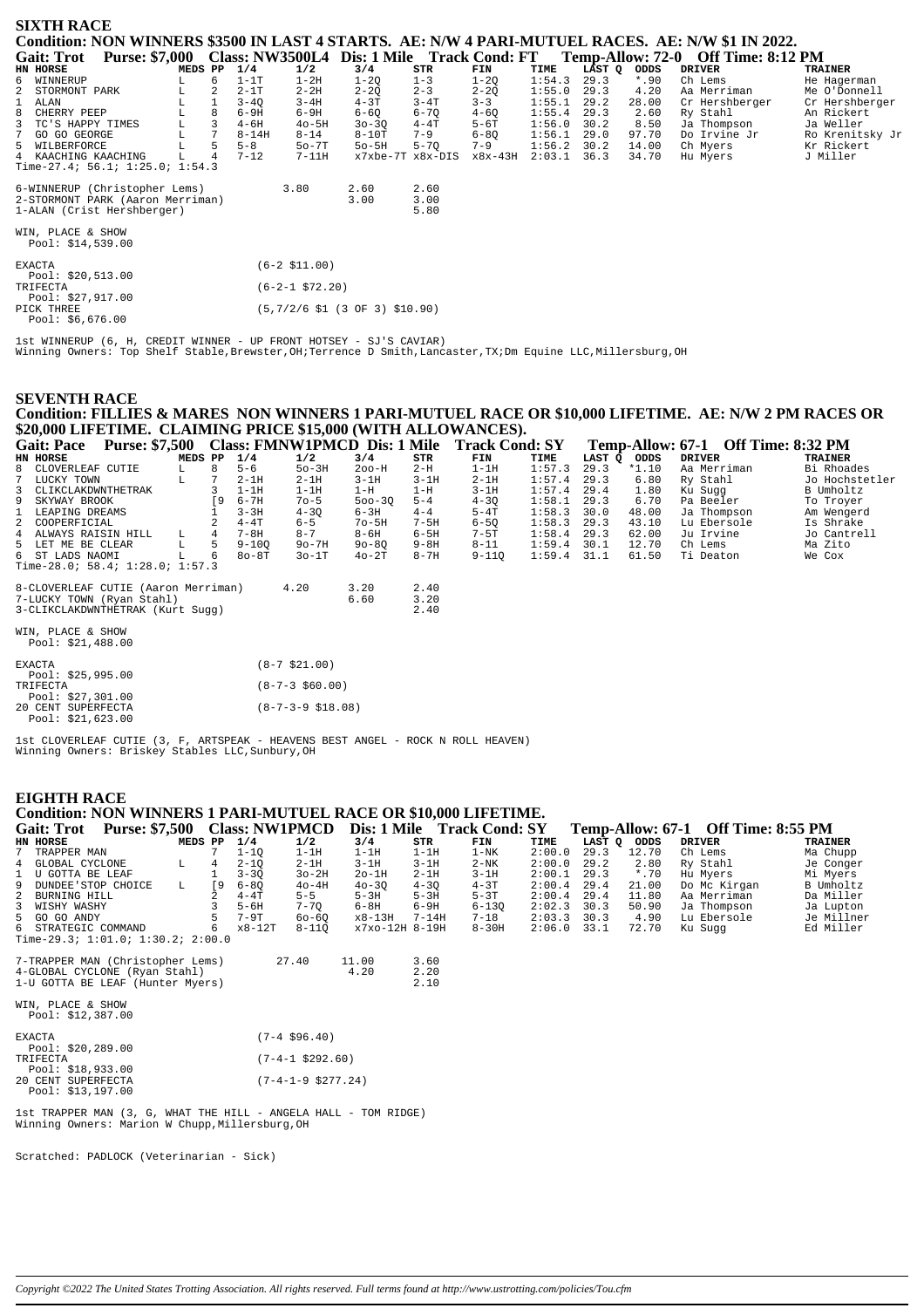| <b>NINTH RACE</b>                                                                             |         |           |          |                       |           |                                             |           |               |        |         |                                    |                |
|-----------------------------------------------------------------------------------------------|---------|-----------|----------|-----------------------|-----------|---------------------------------------------|-----------|---------------|--------|---------|------------------------------------|----------------|
| Condition: NON WINNERS 1 PARI-MUTUEL RACE OR \$10,000 LIFETIME. CLAIMING PRICE \$10,000 (WITH |         |           |          |                       |           |                                             |           |               |        |         |                                    |                |
| <b>ALLOWANCES).</b>                                                                           |         |           |          |                       |           |                                             |           |               |        |         |                                    |                |
| <b>Gait: Pace</b><br><b>Purse: \$4,000</b>                                                    |         |           |          |                       |           | Class: 7500CLNW1 Dis: 1 Mile Track Cond: SY |           |               |        |         | Temp-Allow: 67-1 Off Time: 9:26 PM |                |
| HN HORSE                                                                                      | MEDS PP |           | 1/4      | 1/2                   | 3/4       | STR                                         | FIN       | TIME          | LAST Q | ODDS    | <b>DRIVER</b>                      | <b>TRAINER</b> |
| 3 HOUSE EDGE                                                                                  |         | 3         | $8-14T$  | $60 - 60$             | $500 - 4$ | $2-1H$                                      | $1 - NK$  | 1:57.2        | 29.1   | 2.50    | Ti Deaton                          | Ke Kash Jr     |
| 4 HEERZ HOWIE ROLL                                                                            |         |           | $4-6T$   | $40 - 40$             | $2o-1T$   | $3-1H$                                      | $2-NK$    | 1:57.2        | 29.3   | 10.30   | Ku Sugg                            | Ro Brooks      |
| SPEEDNBYSEASIDE<br>$\mathbf{1}$                                                               |         |           | $3-2T$   | $3 - 30$              | $40-3H$   | $4-1H$                                      | $3-T$     | 1:57.3        | 29.3   | 4.00    | An Macdonald                       | Da Fuchs       |
| 5 ABOVE THE RADAR                                                                             |         |           | $5-8T$   | $5-5T$                | $6-5H$    | $5-3H$                                      | $4-1H$    | 1:57.3        | 29.1   | 10.10   | Ch Lems                            | Co Deyermand   |
| 9<br>HEMP PROTEIN                                                                             | L       | <b>19</b> | $1o-T$   | $1-2H$                | $1-1T$    | $1-1H$                                      | $5 - 2$   | 1:57.4        | 30.2   | $*1.10$ | Aa Merriman                        | De Santantonio |
| 6 MIKI FLIER                                                                                  |         |           | $6 - 11$ | $7 - 8Q$              | $7 - 8$   | $x7 - 10$                                   | $6 - 90$  | 1:59.1        | 30.1   | 34.30   | Ry Stahl                           | Am Mills       |
| 2 R B G                                                                                       |         |           | $2-T$    | $2 - 2H$              | $3 - 3H$  | 6-8H                                        | $7 - 21$  | 2:01.3        | 33.3   | 23.90   | Gr Grismore                        | St Main        |
| 8 DEALMETHATAGAIN                                                                             | L       | 8         | 9-170    | $9 - 140$             | $9 - 20$  | $9 - 20$                                    | $8 - 270$ | $2:02.4$ 31.2 |        | 55.30   | Ty Angus                           | C Loney        |
| 7 MAXIMUM OVERDRIVE                                                                           | L.      | 7         | $7-13H$  | $8 - 120$             | $8 - 18$  | $8 - 18$                                    | $9 - 28T$ | $2:03.1$ 32.1 |        | 70.60   | Lu Ebersole                        | B Umholtz      |
| Time-28.2; $58.2; 1:27.2; 1:57.2$                                                             |         |           |          |                       |           |                                             |           |               |        |         |                                    |                |
| 3-HOUSE EDGE (Timothy Deaton)                                                                 |         |           |          | 7.00                  | 4.20      | 2.80                                        |           |               |        |         |                                    |                |
| 4-HEERZ HOWIE ROLL (Kurt Sugg)                                                                |         |           |          |                       | 7.40      | 4.40                                        |           |               |        |         |                                    |                |
| 1-SPEEDNBYSEASIDE (Anthony Macdonald)                                                         |         |           |          |                       |           | 4.00                                        |           |               |        |         |                                    |                |
| WIN, PLACE & SHOW<br>Pool: \$21,179.00                                                        |         |           |          |                       |           |                                             |           |               |        |         |                                    |                |
| <b>EXACTA</b>                                                                                 |         |           |          | $(3-4 \; $39.40)$     |           |                                             |           |               |        |         |                                    |                |
| Pool: $$23,489.00$                                                                            |         |           |          |                       |           |                                             |           |               |        |         |                                    |                |
| TRIFECTA                                                                                      |         |           |          | $(3-4-1 \; $151.40)$  |           |                                             |           |               |        |         |                                    |                |
| Pool: $$26,863.00$                                                                            |         |           |          |                       |           |                                             |           |               |        |         |                                    |                |
| 20 CENT SUPERFECTA<br>Pool: \$20.183.00                                                       |         |           |          | $(3-4-1-5 \; $78.24)$ |           |                                             |           |               |        |         |                                    |                |

1st HOUSE EDGE (4, M, BETTOR'S DELIGHT - PRYMETYME SCOOTIE - SCOOT HERB)<br>Winning Owners: Westgate Farms LLC, West Farmington, OH

# **TENTH RACE** Condition: FILLIES & MARES NON WINNERS 1 PARI-MUTUEL RACE OR \$10,000 LIFETIME. AE: N/W 2 PM RACES OR \$20,000 LIFETIME. CLAIMING PRICE \$15,000 (WITH ALLOWANCES).

| <b>Gait: Trot</b>    | <b>Purse: \$7,500</b>                 |     |               | <b>Class: FMNW1PMCD Dis: 1 Mile</b> |           |           | <b>Track Cond: SY</b> |               |        |       | <b>Temp-Allow: 67-1 Off Time: 10:23 PM</b> |                |
|----------------------|---------------------------------------|-----|---------------|-------------------------------------|-----------|-----------|-----------------------|---------------|--------|-------|--------------------------------------------|----------------|
| HN HORSE             | MEDS PP                               |     | 1/4           | 1/2                                 | 3/4       | STR       | FIN                   | TIME          | LAST O | ODDS  | <b>DRIVER</b>                              | <b>TRAINER</b> |
| 1 TOSCANO GIRL       |                                       |     | $1-1H$        | 1-10                                | 1-10      | 1-1H      | $1-1H$                | 1:59.1        | 29.1   | *1.00 | Ch Lems                                    | Ma Chupp       |
| 6 MOOLA MAKIN CONNIE |                                       | 6   | $2-1H$        | $2 - 10$                            | $3-1H$    | $3-1H$    | $2-1H$                | 1:59.2        | 29.1   | 19.20 | Aa Merriman                                | To Trover      |
| 9 ONETWOSKIPAFEW     |                                       | ſ9. | 4-5H          | $4-4T$                              | $20 - 10$ | $2-1H$    | $3 - 2H$              | $1:59.3$ 29.2 |        | 1.50  | An Macdonald                               | Ja McGinnis    |
| 4 DECADENT           |                                       |     | $3 - 3H$      | $3 - 30$                            | $4 - 30$  | $4 - 3$   | $4-2H$                | 1:59.3        | 29.0   | 9.40  | Hu Mvers                                   | He Hagerman    |
| 2 WISHING ITSME      |                                       |     | $5-7H$        | $5-6T$                              | $50-5H$   | $5-5H$    | $5 - 5$               | $2:00.1$ 29.1 |        | 34.20 | Do Irvine Jr                               | Ro Weaver      |
| 7 OH SO DREAMY       |                                       |     | $6-11H$       | $6 - 13T$                           | $7-11H$   | $6-12H$   | $6 - 180$             | 2:02.4        | 30.3   | 65.60 | Ji Smith                                   | Ji Smith       |
| 8 CHARLOTTE'S FANCY  |                                       |     | $7 - 1.3H$    | $70 - 15$                           | 60-11H    | $7 - 12H$ | $7 - 18H$             | $2:02.4$ 30.3 |        | 44.40 | Lu Ebersole                                | Ma Burkholder  |
| 5 STARS IN YOUR EYES |                                       | 5.  | xip8-25H 8-19 |                                     | 8-17H     | $8 - 18H$ | $8 - 270$             | $2:04.3$ 31.1 |        | 13.00 | Ku Sugg                                    | Je Millner     |
| 3 MERTT              |                                       |     | X3X 9-34H     | $9 - 31$                            | $9 - 24H$ | $9 - 26H$ | $9 - 340$             | $2:06.0$ 31.1 |        | 21.90 | Ry Stahl                                   | Is Shrake      |
|                      | Time-29.4; $1:00.0; 1:30.0; 1:59.1$   |     |               |                                     |           |           |                       |               |        |       |                                            |                |
|                      | 1-TOSCANO GIRL (Christopher Lems)     |     |               | 4.00                                | 2.80      | 2.10      |                       |               |        |       |                                            |                |
|                      | 6-MOOLA MAKIN CONNIE (Aaron Merriman) |     |               |                                     | 11 60     | 4.80      |                       |               |        |       |                                            |                |

| 6-MOOLA MAKIN CONNIE (Aaron Merriman) |  | 11.60 | 4.80 |
|---------------------------------------|--|-------|------|
| 9-ONETWOSKIPAFEW (Anthony Macdonald)  |  |       | 2.10 |

WIN, PLACE & SHOW<br>Pool: \$39,127.00

| $(6/8/7/3/1 \text{ } 51 (5 \text{ OF } 5) \text{ } $3125.50)$ |
|---------------------------------------------------------------|
|                                                               |
|                                                               |

1st TOSCANO GIRL (3, F, SOUTHWIND TOSCANO - I LIKE JESSE - JAILHOUSE JESSE) Winning Owners: Downtown Stable, N Lawrence, OH

#### **ELEVENTH RACE**

# Condition: GUARANTEED \$10,000 PICK 4 STARTS HERE NON WINNERS \$3500 IN LAST 4 STARTS.

| Gait: Pace                      | <b>Purse: \$7,000</b> |   |         |    |           | <b>Class: NW3500L4</b> | Dis: 1 Mile |          | <b>Track Cond: SY</b> |        | Temp-Allow: 63-1 |         | <b>Off Time: 10:48 PM</b> |                |
|---------------------------------|-----------------------|---|---------|----|-----------|------------------------|-------------|----------|-----------------------|--------|------------------|---------|---------------------------|----------------|
| HN HORSE                        |                       |   | MEDS PP |    | 1/4       | 1/2                    | 3/4         | STR      | FIN                   | TIME   | LAST O           | ODDS    | DRIVER                    | <b>TRAINER</b> |
| 3 DREAMFAIR CHARRO              |                       |   |         |    | $5 - 60$  | $5 - 70$               | $40-2H$     | $2-H$    | 1-NK                  | 1:53.4 | 28.1             | 7.20    | An Macdonald              | Ed Zubkoff Jr  |
| 5 FLASH LAUXMONT                |                       | L |         | 5  | 1-10      | $1-1H$                 | 1-10        | $1-H$    | $2-NK$                | 1:53.4 | 28.3             | $*$ .10 | Aa Merriman               | To Vosick      |
| 1 BAIT A HOOK                   |                       |   |         |    | $2 - 10$  | $2-1H$                 | $2 - 10$    | $3 - 2$  | 3-1H                  | 1:54.0 | 28.3             | 11.70   | Ch Lems                   | Th O'Donnell   |
| 2 MISTER MARVALOUS              |                       |   |         |    | $4-4T$    | $4-5H$                 | $5 - 4$     | $5 - 40$ | $4 - 3T$              | 1:54.3 | 28.3             | 27.70   | Pa Beeler                 | Pa Beeler      |
| 8 RAVE REVIEWS                  |                       |   |         |    | $3-2T$    | $3 - 30$               | $3-2H$      | $4 - 4$  | $5 - 4$               | 1:54.3 | 29.0             | 31.00   | Ry Stahl                  | St Main        |
| 7 TAP TAP TAP                   |                       |   |         |    | $8 - 12H$ | $8o-13H$               | $70 - 6T$   | $6 - 5T$ | $6 - 50$              | 1:54.4 | 28.1             | 36.30   | Ja Thompson               | Cr Hershberger |
| 6 PANTHER TIME                  |                       |   |         | -6 | $7-10H$   | $7 - 120$              | $8-8H$      | $8 - 8$  | $7 - 80$              | 1:55.2 | 28.3             | 64.30   | Gr Grismore               | Ru Mignano     |
| 4 VINTAGE GRAND                 |                       |   |         | 4  | $6-8T$    | $6 - 90$               | $60 - 60$   | $7 - 7T$ | $8 - 9$               | 1:55.3 | 29.1             | 16.10   | Ku Sugg                   | Ke Kash Jr     |
| Time-28.1; 57.0; 1:25.1; 1:53.4 |                       |   |         |    |           |                        |             |          |                       |        |                  |         |                           |                |

| 3-DREAMFAIR CHARRO (Anthony Macdonald) 16.40<br>5-FLASH LAUXMONT (Aaron Merriman)<br>1-BAIT A HOOK (Christopher Lems) | 3.80<br>2.10 | 2.40<br>2.10<br>2.60 |
|-----------------------------------------------------------------------------------------------------------------------|--------------|----------------------|
| WIN. PLACE & SHOW<br>Pool: \$19,113.00                                                                                |              |                      |

| <b>EXACTA</b>                    | $(3 - 5 \ $26.80)$                                                        |
|----------------------------------|---------------------------------------------------------------------------|
| Pool: $$24,581.00$<br>TRIFECTA   | $(3 - 5 - 1 \ $89.80)$                                                    |
| Pool: $$35,383.00$<br>PICK THREE | $(3/1/3 \text{ } 51 \text{ } (3 \text{ } 0F \text{ } 3) \text{ } 559.00)$ |
| Pool: $$7.579.00$                |                                                                           |

lst DREAMFAIR CHARRO (6, G, BETTOR'S DELIGHT - DREAMFAIR ETERNAL - CAMLUCK)<br>Winning Owners: Brookside Stables,Grabill,IN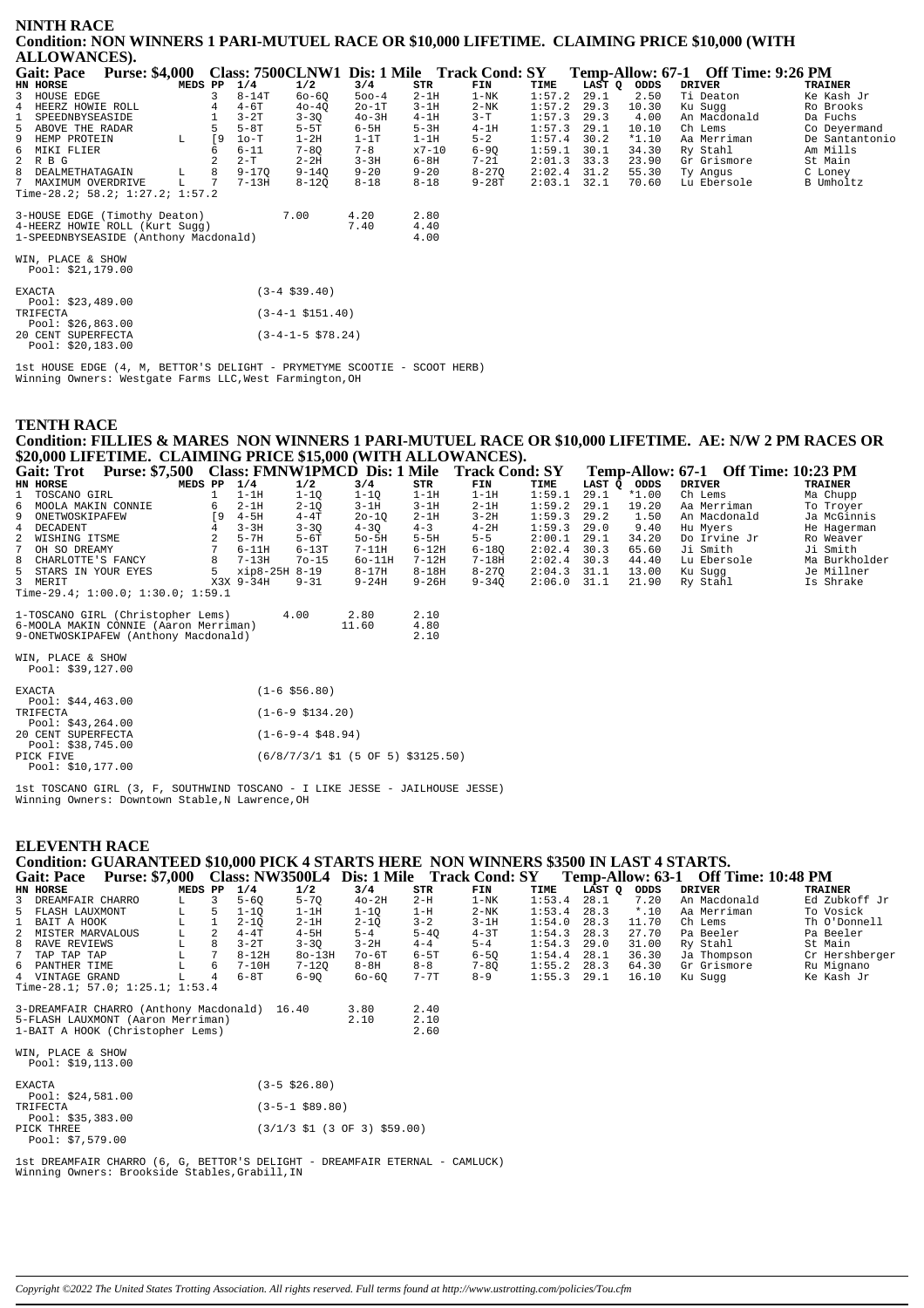#### **TWELFTH RACE Condition: NON WINNERS 2 PARI-MUTUEL RACES OR \$20,000 LIFETIME. AE: N/W 4 PM RACES OR \$30,000 LIFETIME. CLAIMING PRICE \$22,500 (WITH ALLOWANCES).**

|              | CERTIFICATION VEHICLE (WITHIN REPORT OF DRIVERS) |                                      |         |                |           |                      |           |          |                            |        |        |         |                                     |             |
|--------------|--------------------------------------------------|--------------------------------------|---------|----------------|-----------|----------------------|-----------|----------|----------------------------|--------|--------|---------|-------------------------------------|-------------|
|              | Gait: Trot                                       | Purse: \$8,800 Class: NW2PMCD        |         |                |           |                      |           |          | Dis: 1 Mile Track Cond: SY |        |        |         | Temp-Allow: 63-1 Off Time: 11:06 PM |             |
|              | <b>HN HORSE</b>                                  |                                      | MEDS PP |                | 1/4       | 1/2                  | 3/4       | STR      | FIN                        | TIME   | LAST Q | ODDS    | <b>DRIVER</b>                       | TRAINER     |
|              | COWBOY CHARLIE                                   |                                      | L       | $\mathbf{1}$   | $1 - 10$  | $1-1H$               | $1-T$     | $1 - 1$  | $1-NK$                     | 1:59.2 | 29.3   | 1.50    | Hu Myers                            | Co Kreiser  |
| 9            | FROSTY TROUBLE                                   |                                      |         | ſ9             | $2 - 10$  | $2-1H$               | $3 - 1Q$  | $3 - 10$ | $2-NK$                     | 1:59.2 | 29.2   | $*1.00$ | An Macdonald                        | Ja McGinnis |
| 8            | ANASTASIA NERO                                   |                                      |         |                | $5 - 50$  | $50 - 50$            | 20-T      | $2 - 1$  | $3 - 1$                    | 1:59.3 | 29.3   | 35.60   | Ry Stahl                            | Je Conger   |
|              | 5 BLUE JACKET                                    |                                      | L       | 5              | $6-6T$    | $60-6T$              | $40 - 20$ | $4-2T$   | $4-3H$                     | 2:00.0 | 29.4   | 16.00   | Ch Lems                             | Am Mills    |
| $\mathbf{2}$ | SILVER STAR TYSON                                |                                      | L       | $\overline{a}$ | $3-2T$    | $3 - 3H$             | $5-2T$    | $5 - 2T$ | $5-3T$                     | 2:00.1 | 29.4   | 82.60   | An Lake                             | Co Makin    |
|              | 4 OVER SIX                                       |                                      |         |                | $4 - 4$   | $4 - 5$              | $7 - 4Q$  | $7 - 4$  | $6 - 4$                    | 2:00.1 | 29.3   | 10.60   | La Ferrari                          | La Ferrari  |
| 6            | PURE PETER                                       |                                      | L       | 6              | $7 - 80$  | $7-8T$               | $60-3T$   | $6 - 4$  | $7-5H$                     | 2:00.2 | 29.4   | 12.50   | Ed Greeno                           | Ed Greeno   |
|              | 7 FORGET THE MAGIC                               |                                      |         | 7              | $8 - 100$ | $8 - 110$            | $8o-5H$   | $8-5T$   | $8 - 6H$                   | 2:00.3 | 29.4   | 61.80   | Ku Sugg                             | Da Miller   |
|              | 3 REDEMPTOR                                      |                                      |         |                | x3x 9-140 | $9 - 130$            | $9 - 7H$  | $9 - 6T$ | $9-6T$                     | 2:00.4 | 29.3   | 16.80   | Ju Irvine                           | Ju Irvine   |
|              |                                                  | Time-30.0; $1:00.1; 1:29.4; 1:59.2$  |         |                |           |                      |           |          |                            |        |        |         |                                     |             |
|              |                                                  | 1-COWBOY CHARLIE (Hunter Myers)      |         |                |           | 5.00                 | 2.60      | 2.40     |                            |        |        |         |                                     |             |
|              |                                                  | 9-FROSTY TROUBLE (Anthony Macdonald) |         |                |           |                      | 2.40      | 2.20     |                            |        |        |         |                                     |             |
|              |                                                  | 8-ANASTASIA NERO (Ryan Stahl)        |         |                |           |                      |           | 6.80     |                            |        |        |         |                                     |             |
|              |                                                  |                                      |         |                |           |                      |           |          |                            |        |        |         |                                     |             |
|              | WIN, PLACE & SHOW<br>Pool: \$21,066.00           |                                      |         |                |           |                      |           |          |                            |        |        |         |                                     |             |
|              |                                                  |                                      |         |                |           |                      |           |          |                            |        |        |         |                                     |             |
|              | <b>EXACTA</b>                                    |                                      |         |                |           | $(1-9 \; $10.20)$    |           |          |                            |        |        |         |                                     |             |
|              | Pool: \$17,617.00                                |                                      |         |                |           |                      |           |          |                            |        |        |         |                                     |             |
|              | TRIFECTA                                         |                                      |         |                |           | $(1-9-8 \ $82.80)$   |           |          |                            |        |        |         |                                     |             |
|              | Pool: $$17,414.00$                               |                                      |         |                |           |                      |           |          |                            |        |        |         |                                     |             |
|              | 20 CENT SUPERFECTA<br>Pool: $$15,988.00$         |                                      |         |                |           | $(1-9-8-5 \ $52.36)$ |           |          |                            |        |        |         |                                     |             |
|              |                                                  |                                      |         |                |           |                      |           |          |                            |        |        |         |                                     |             |

1st COWBOY CHARLIE (4, G, BROADWAY HALL - CYNTHIA ILIAD - ARMBRO ILIAD) Winning Owners: Mason E Shaw,Scenery Hill,PA

# **THIRTEENTH RACE Condition: \$10,000 GUARANTEED POOL NON WINNERS 1 PARI-MUTUEL RACE OR \$10,000 LIFETIME. AE: N/W 2 PM RACES OR \$20,000 LIFETIME. CLAIMING PRICE \$15,000 (WITH ALLOWANCES).**

| <b>Gait: Pace</b>               | <b>Purse: \$7,500</b> |    |           | <b>Class: NW1PMCD</b> |           |          | Dis: 1 Mile Track Cond: SY |        | Temp-Allow: 63-1 |         | <b>Off Time: 11:25 PM</b> |                |
|---------------------------------|-----------------------|----|-----------|-----------------------|-----------|----------|----------------------------|--------|------------------|---------|---------------------------|----------------|
| HN HORSE                        | MEDS PP               |    | 1/4       | 1/2                   | 3/4       | STR      | FIN                        | TIME   | LAST Q           | ODDS    | <b>DRIVER</b>             | <b>TRAINER</b> |
| 6 BUCKEYE EMERY                 |                       | 6  | $4-5H$    | $40 - 30$             | $1o-T$    | $1 - 4$  | $1 - 6$                    | 1:56.1 | 29.0             | 1.30    | Ni Clegg                  | Je Hollis      |
| SAID MY NAME<br>4               | L                     | 4  | $2 - 1Q$  | $2 - 10$              | $3 - 2Q$  | $3 - 5Q$ | $2 - 6$                    | 1:57.2 | 29.4             | 11.40   | Aa Merriman               | C Loney        |
| 5 ROCKIN REGGIE                 | L                     | 5  | 7-120     | $7 - 9$               | $700 - 6$ | $6 - 70$ | $3 - 70$                   | 1:57.3 | 29.1             | 65.00   | An Lake                   | Am Mills       |
| DANCING MACHINE                 |                       |    | $3 - 30$  | $3-2H$                | $5 - 4$   | $5-6T$   | $4 - 7H$                   | 1:57.3 | 29.3             | 36.80   | Ch Myers                  | Kr Rickert     |
| 3<br>COBRA KAI JOHNNY           |                       |    | $6 - 9$   | $6 - 7H$              | $60 - 5$  | $7 - 7H$ | $5-9H$                     | 1:58.0 | 29.4             | 32.70   | Lu Ebersole               | Ty Bates       |
| 8<br>BIG SANCHINO               |                       | 8  | $9 - 16T$ | $9 - 13H$             | $90 - 8T$ | $8 - 80$ | $6 - 100$                  | 1:58.1 | 29.1             | 89.70   | Ku Suqq                   | B Umholtz      |
| 9<br><b>GOLD VINTAGE</b>        |                       | ſ9 | $5-7H$    | $50 - 5H$             | $40 - 30$ | $4-6T$   | $7-10T$                    | 1:58.2 | 30.3             | 33.50   | Ji Smith                  | Ji Smith       |
| 2 GREYSTONE WATCHMAN            |                       |    | $1 - 10$  | $1 - 10$              | $2 - T$   | $2 - 4$  | $8-11T$                    | 1:58.3 | 31.1             | $*$ .60 | Ch Lems                   | Ma Chupp       |
| 7 BECK JR                       | L                     |    | 8-140     | $8 - 11H$             | $8 - 7T$  | $9-9T$   | $9 - 13H$                  | 1:58.4 | 30.0             | 81.90   | Jo Mapes                  | Ri Mapes       |
| Time-28.2; 58.0; 1:27.1; 1:56.1 |                       |    |           |                       |           |          |                            |        |                  |         |                           |                |
| 6-BUCKEYE EMERY (Nick Clegg)    |                       |    |           | 4.60                  | 3.00      | 2.20     |                            |        |                  |         |                           |                |
| 4-SAID MY NAME (Aaron Merriman) |                       |    |           |                       | 7.40      | 5.80     |                            |        |                  |         |                           |                |
| 5-ROCKIN REGGIE (Angus Lake)    |                       |    |           |                       |           | 10.80    |                            |        |                  |         |                           |                |
| WIN, PLACE & SHOW               |                       |    |           |                       |           |          |                            |        |                  |         |                           |                |
| Pool: \$20,070.00               |                       |    |           |                       |           |          |                            |        |                  |         |                           |                |
| <b>EXACTA</b>                   |                       |    |           | $(6-4 \; $43.40)$     |           |          |                            |        |                  |         |                           |                |
| Pool: $$21,366.00$              |                       |    |           |                       |           |          |                            |        |                  |         |                           |                |
| TRIFECTA                        |                       |    |           | $(6-4-5 \ $581.80)$   |           |          |                            |        |                  |         |                           |                |

|                | Pool: \$29,178.00 |                                  |  |  |
|----------------|-------------------|----------------------------------|--|--|
| 50 CENT PICK 6 |                   | $(7/3/1/3/1/6$ (5 OF 6) \$44.45) |  |  |
|                | Pool: \$1 447 00  |                                  |  |  |

Pool: \$1,447.00 Carryover: \$933.54 20 CENT SUPER - HIGH FIVE (6-4-5-1-3 \$1524.28) Pool: \$24,477.00

1st BUCKEYE EMERY (3, G, JK ENDOFANERA - ROCK GODDESS - ROCKNROLL HANOVER) Winning Owners: Jeffery A Burton,Middletown,OH

*Copyright ©2022 The United States Trotting Association. All rights reserved. Full terms found at http://www.ustrotting.com/policies/Tou.cfm*